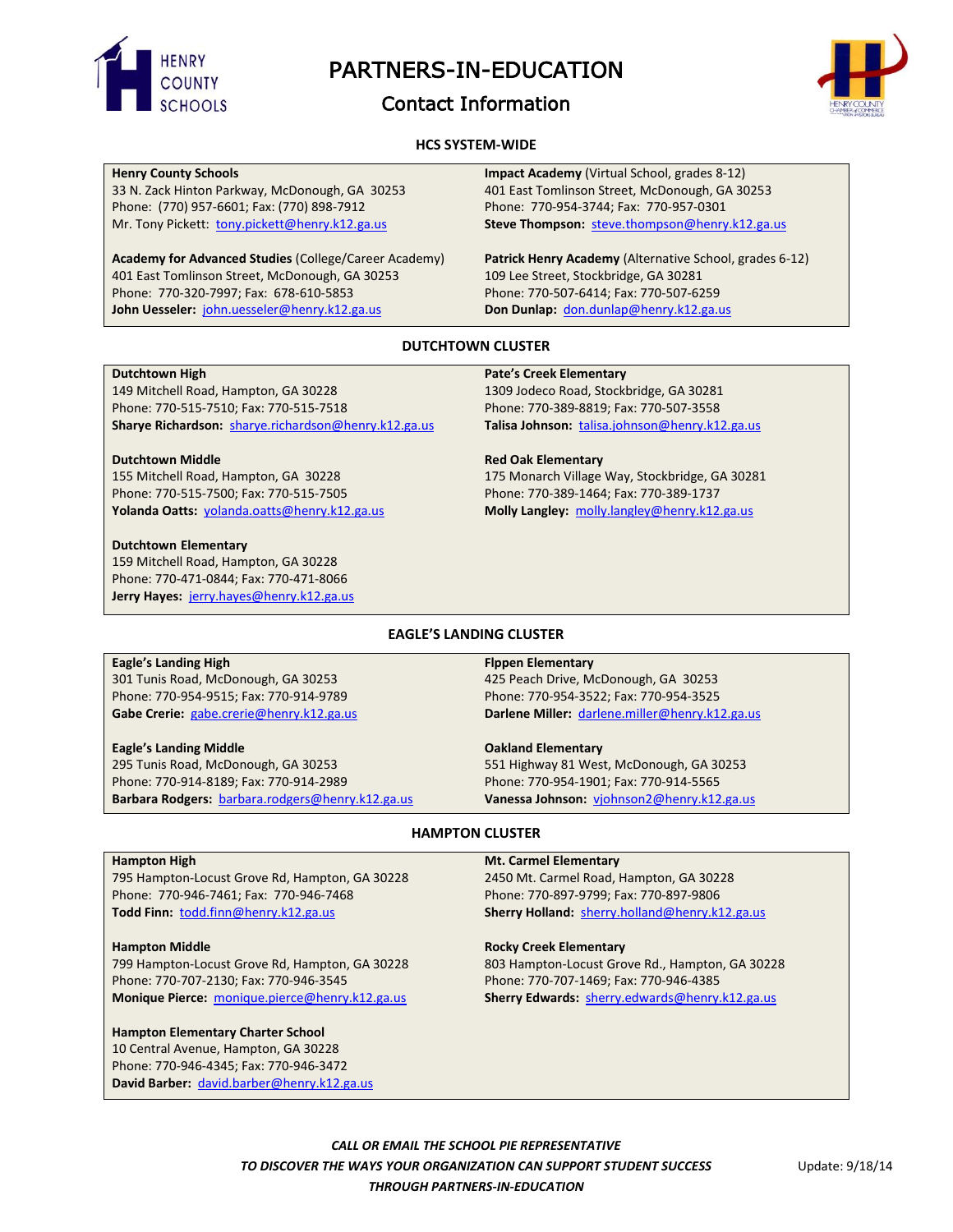

# PARTNERS-IN-EDUCATION

# Contact Information



# **HENRY COUNTY CLUSTER**

# **Henry County High**

401 East Tomlinson Street, McDonough, GA 30253 Phone: 770-957-3943; Fax: 770-957-5052 **Lillie Brooks:** [lillie.brooks@henry.k12.ga.us](mailto:lillie.brooks@henry.k12.ga.us)

#### **Henry County Middle**

166 Holly Smith Drive, McDonough, GA 30253 Phone: 770-957-3945; Fax: 770-898-4986 **Kimberly Anderson:** [kimberly.anderson@henry.k12.ga.us](mailto:kimberly.anderson@henry.k12.ga.us)

# **McDonough Elementary**

330 Tomlinson Street, McDonough, GA 30253 Phone: 770-957-4101; Fax: 770-957-0372 **Janet Wesley:** [janet.wesley@henry.k12.ga.us](mailto:janet.wesley@henry.k12.ga.us) **Tussahaw Elementary** 225 Coan Drive, McDonough, GA 30252 Phone: 770-957-0164; Fax: 770-957-0546 **Lavon Brown:** [lavon.brown@henry.k12.ga.us](mailto:lavon.brown@henry.k12.ga.us)

#### **Walnut Creek Elementary**

3535 McDonough Parkway, McDonough, GA 30253 Phone: 770-288-8561; Fax: 770-288-8566 **Diane Wright:** [diane.wright@henry.k12.ga.us](mailto:diane.wright@henry.k12.ga.us)

#### **Wesley Lakes Elementary**

685 McDonough Parkway, McDonough, GA 30253 Phone: 770-914-1889; Fax: 770-914-9955 **Lori Squires:** [lori.squires@henry.k12.ga.us](mailto:lori.squires@henry.k12.ga.us)

#### **LOCUST GROVE CLUSTER**

# **Locust Grove High**

3275 S. Ola Road, Locust Grove, GA 30248 Phone: 770-898-1452; Fax: 770-898-7076 **Lisa Gugino:** [lisa.gugino@henry.k12.ga.us](mailto:lisa.gugino@henry.k12.ga.us)

# **Locust Grove Middle**

3315 S. Ola Road, Locust Grove, GA 30248 Phone: 770-957-6055; Fax: 770-957-7160 **Regina Earles:** [regina.earles@henry.k12.ga.us](mailto:regina.earles@henry.k12.ga.us)

#### **Locust Grove Elementary**

95 Griffin Road, Locust Grove, GA 30248 Phone: 770-957-5416; Fax: 770-957-4775 **Kim Lunn:** [kim.lunn@henry.k12.ga.us](mailto:kim.lunn@henry.k12.ga.us)

#### **Unity Grove Elementary**

1180 LeGuin Mill Road, Locust Grove, GA 30248 Phone: 770-898-8886; Fax: 770-898-8834 **Christy Keith:** [christy.keith@henry.k12.ga.us](mailto:christy.keith@henry.k12.ga.us)

# **LUELLA CLUSTER**

#### **Luella High**

603 Walker Drive, Locust Grove, GA 30248 Phone: 770-898-9822; Fax: 770-898-9625 **Sandra Braswell:** [sandra.braswell@henry.k12.ga.us](mailto:sandra.braswell@henry.k12.ga.us) **Ann Miller:** [ann.miller@henry.k12.ga.us](mailto:ann.miller@henry.k12.ga.us)

#### **Luella Middle**

2075 Hampton-LG Road, Locust Grove, GA 30248 Phone: 678-583-8919; Fax: 678-583-8920 **Heidi Long:** [heidi.long@henry.k12.ga.us](mailto:heidi.long@henry.k12.ga.us)

#### **Bethlehem Elementary**

1000 Academic Parkway, Locust Grove, GA 30248 Phone: 770-288-8571; Fax: 770-288-8577 **Clarence Callaway:** [clarence.callaway@henry.k12.ga.us](mailto:clarence.callaway@henry.k12.ga.us) 

# **Luella Elementary**

575 Walker Drive, Locust Grove, GA 30248 Phone: 770-288-2035; Fax: 770-288-2040 **Debbie Kralick:** [debbie.kralick@henry.k12.ga.us](mailto:debbie.kralick@henry.k12.ga.us)

# **OLA CLUSTER**

#### **Ola High**

357 North Ola Road, McDonough, GA 30252 Phone: 770-288-3222; Fax: 770-288-3230 **Joey DiNino:** [joey.dinino@henry.k12.ga.us](mailto:joey.dinino@henry.k12.ga.us)

# **Ola Middle**

353 North Ola Road, McDonough, GA 30252 Phone: 770-288-2108; Fax: 770-288-2114 **Christi Harp:** [christi.harp@henry.k12.ga.us](mailto:christi.harp@henry.k12.ga.us)

# **Ola Elementary**

278 North Ola Road, McDonough, GA 30252 Phone: 770-957-5777; Fax: 770-957-7031 **Julie Robinson:** [julie.robinson@henry.k12.ga.us](mailto:julie.robinson@henry.k12.ga.us)

#### **New Hope Elementary**

1655 New Hope Road, Locust Grove, GA 30248 Phone: 770-898-7362; Fax: 770-898-7370 **Shanta Spaulding:** [shanta.spaulding@henry.k12.ga.us](mailto:shanta.spaulding@henry.k12.ga.us)

# **Rock Spring Elementary**

1550 Stroud Road, McDonough, GA 30252 Phone: 770-957-6851; Fax: 770-957-2238 **Krystal Richter:** [krystal.richter@henry.k12.ga.us](mailto:krystal.richter@henry.k12.ga.us)